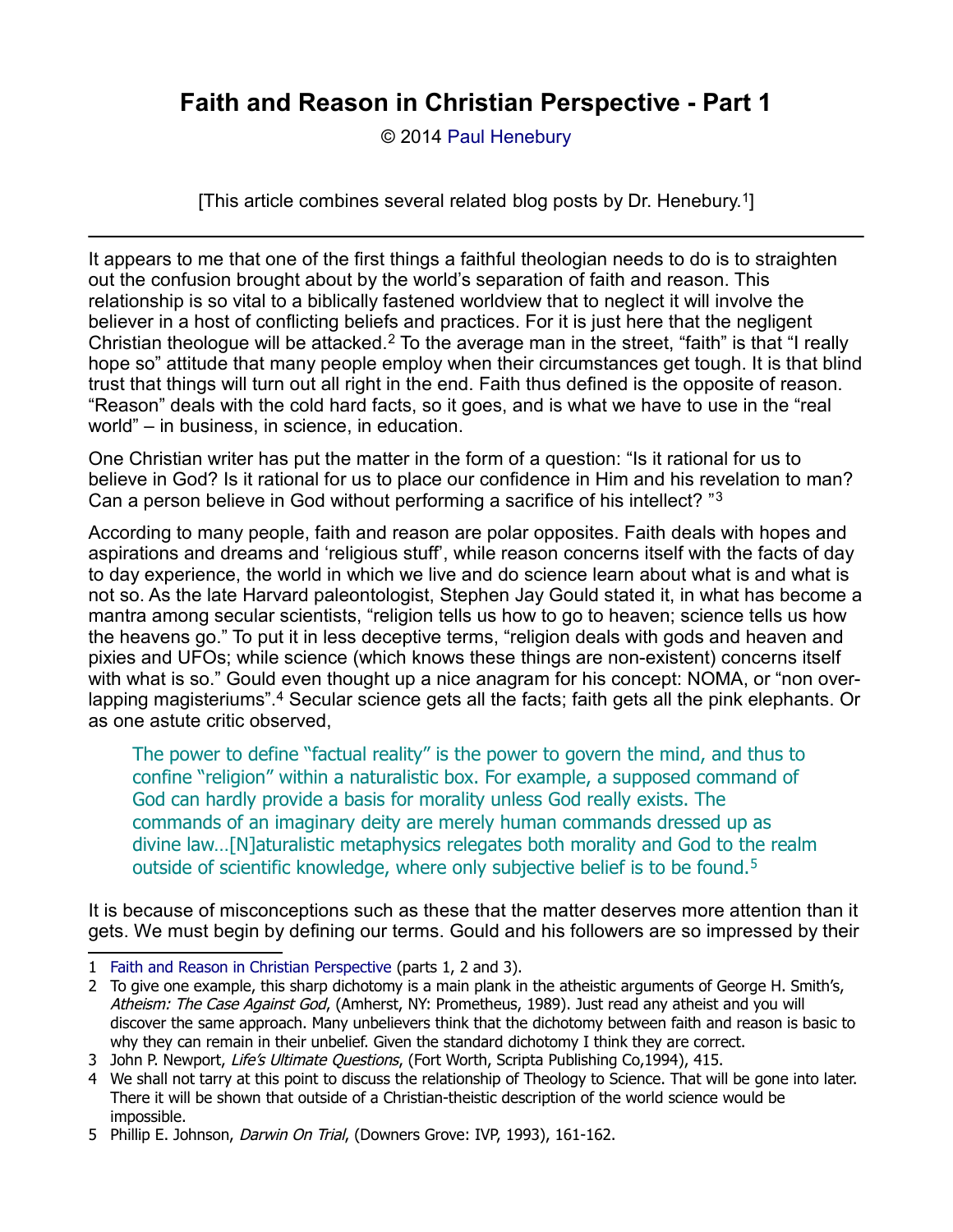formulation of the issue because they have defined *faith* away while reconstituting *reason* so that it mirrors their own opinion of themselves and what they think they are doing. The first thing that any person should do, therefore, is to know what he means when employing specific terminology.

I will define *reason* along with theologian-philosopher John Frame as, "the human ability or capacity for forming judgments and inferences."[6](#page-1-0) This is employing the word in a descriptive sense. Frame goes on to narrow the definition down to a normative sense "to denote correct judgments and inferences."[7](#page-1-1) The important thing to notice about Frame's definition is that it houses no built-in biases against supernaturalism. While being itself a perfectly good description it does not contain anything in it with which the secularist can control the debate.

*Faith*, meanwhile, may be accurately defined as "persuasion of the divine truth," upon which we rightly presume when we renounce all self-dependence, and upon which all our hope is based."[8](#page-1-2) Carl Henry provides a perceptive yet succinct definition when he calls faith the "knowledge based on and issuing from revelation."[9](#page-1-3) Within this definition it is important to realize that such faith is impossible without the effectual working of the Holy Spirit. Hence, we are not concerned with a general religious belief, but in a living faith which has "its object, basis, and origin" in a relationship "between a human being and God."i<sup>[10](#page-1-4)</sup> This faith is *dependent on revelation* and can come to certainty through a Divine in-working by means of the Word of God.

We may add one more definition to those given above, this time from the Scots worthy, Hugh Binning: "Faith is the soul's testimony to God's truth; the word [i.e. the Bible] is God's testimony."[11](#page-1-5) To hearken back to a previous set of posts, the Divine *Logos* who created and structured the world and created us to interpret the world through Him via the Scriptures, has given faith as the *mechanism* by which the two are brought together.<sup>[12](#page-1-6)</sup> Thus, faith is not opposed to reason; but in fact it is served by reason. We see this taught in Hebrews 11:3, "By faith we understand that the worlds were framed by the word (*rhema*) of God, so that the things which are seen were not made by things which are visible." As the "we" in the verse refers to saints, the understanding is available only on the basis of faith

<span id="page-1-5"></span>11 Hugh Binning, Works, (Ligonier, PA: Soli Deo Gloria, [1858] 1992), 32.

<span id="page-1-0"></span><sup>6</sup> John M. Frame, The Doctrine of the Knowledge of God, (Phillipsburg: P&R Publishing, 1987), 329.

<span id="page-1-1"></span><sup>7</sup> Ibid, 330.

<span id="page-1-2"></span><sup>8</sup> Edward A. Dowey, Jr, The Knowledge of God in Calvin's Theology, (Grand Rapids: Eerdmans, Third edition, 1994), 154. The initial definition is from Calvin's *Institutes of the Christian* Religion, III. 2:14.

<span id="page-1-3"></span><sup>9</sup> Carl F. H. Henry, God, Revelation and Authority, (Wheaton, IL: Crossway Books, 2000), 2.57.

<span id="page-1-4"></span><sup>10</sup> Herman Bavinck, Reformed Dogmatics: Prolegomena, (Grand Rapids: Baker, 2003), 1.568.

<span id="page-1-6"></span><sup>12</sup> Cf. Bavinck, 1.231.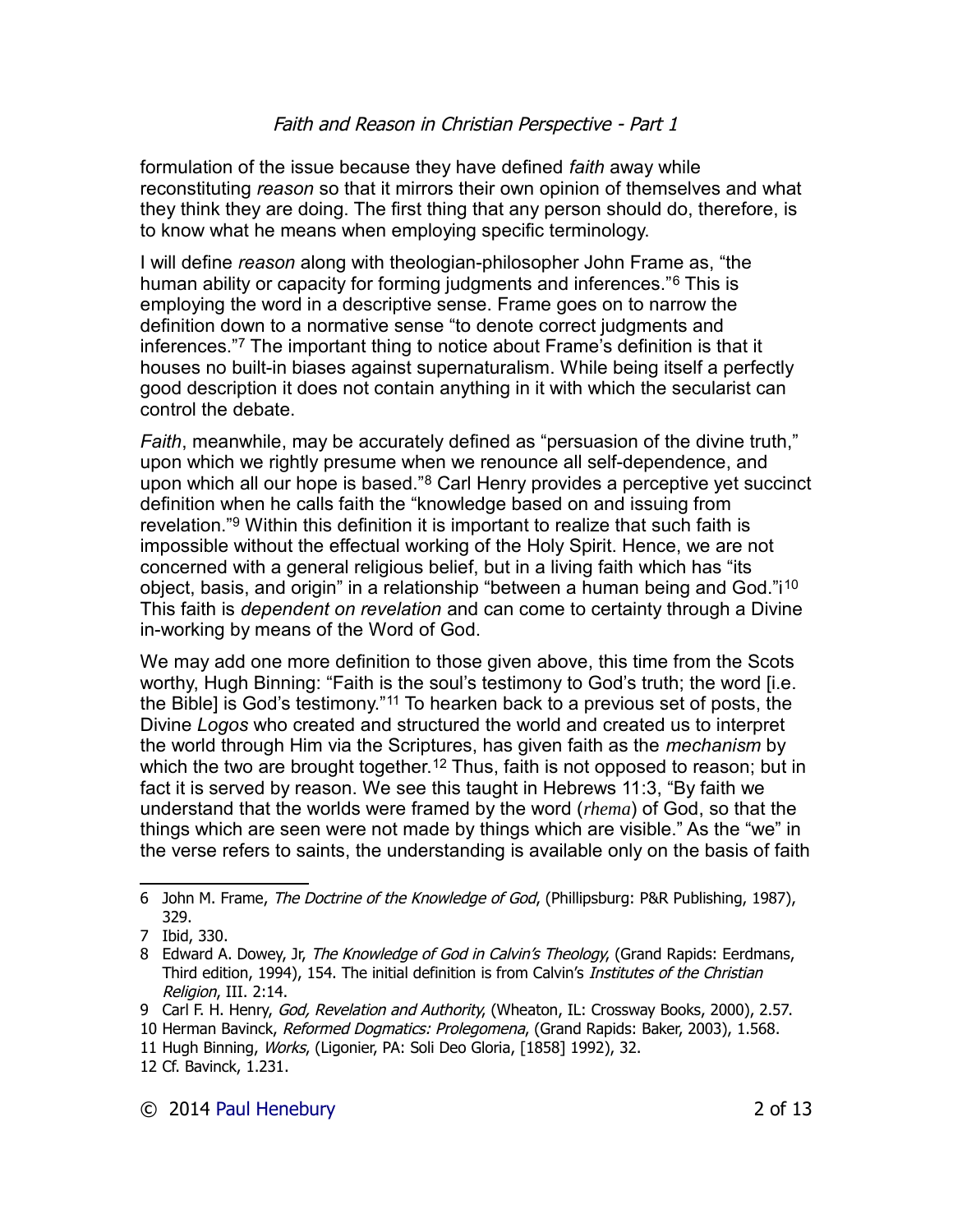(cf. vv. 1 and 6). Since the verse refers either to the created spheres, or, most probably, in view of the historical references in the chapter, to the program of history itself, and it takes the prerequisite of faith to comprehend, then, patently, a Christian view of knowledge places faith before reason. Or as the Puritan commentator William Gouge put it, "Faith is in the understanding."[13](#page-2-0) Therefore, the teachings of the Bible should act as the "control beliefs"[14](#page-2-1) of the one who has come under the sway of the Bible.

## **Revelation and Reason**

Having brought into the discussion the necessity of Divine revelation as the presupposition of faith, we are faced with the question of how reason relates to this revelation. My answer to this question will have to be provisional for now. I hope to post separately on this subject in the future.

If faith truly appropriates the truth about God then it is clear that it can have no proper function apart from Divine revelation. As "faith is the substance of things hoped for; the evidence of things not seen" (Heb. 11:1), it responds to matters above the reach of the inductive sciences (1 Cor. 2:10 etc). Hence, from a Christian point of view, it is essential for man to have proper faith if he is to know his creational environment fully.

Naturally, this is not the position of the unregenerate, nor, if what we have said above is true, can it ever be. This is for the simple reason that, according to Van Til, "Their epistemology is informed by their ethical hostility to God."[15](#page-2-2) A century ago Herman Bavinck, following the work of C. P. Tiele, noted that every religion claimed as part of its identity, a form of revelation.[16](#page-2-3) He noted that each religion, if it were to sustain itself, needed some source of explanation (of immaterial reality) beyond human reason.<sup>[17](#page-2-4)</sup> But once English Empiricism had gained prestige, "reason gradually gained for itself the power to pronounce on the content of revelation as well."[18](#page-2-5)

The lesson is easy enough to discern. Though the Enlightenment project housed various theories and explanations of knowledge, the central pillar of all Enlightenment epistemology was the persuasion that the parameters of knowledge about reality were circumscribed by the rationality and intelligence of man. Bavinck remarked that, "Materially the gospel could not be anything other than the truth of reason."[19](#page-2-6) There was no place left for faith. This is the "dead-

<span id="page-2-0"></span><sup>13</sup> William Gouge, *Commentary on Hebrews*, (Grand Rapids: Kregel, 1980 reprint), 762.

<span id="page-2-1"></span><sup>14</sup> The term "control beliefs" is borrowed from Nicholas Wolterstorff's important little book,

Reason within the Bounds of Religion, (Grand Rapids: Eerdmans, 1993), 70.

<span id="page-2-2"></span><sup>15</sup> Cornelius Van Til, The Defense of the Faith, (Phillipsburg: P&R, 1955), 190.

<span id="page-2-3"></span><sup>16</sup> Bavinck, 284-285.

<span id="page-2-4"></span><sup>17</sup> Ibid, 286

<span id="page-2-5"></span><sup>18</sup> Ibid, 288

<span id="page-2-6"></span><sup>19</sup> Ibid.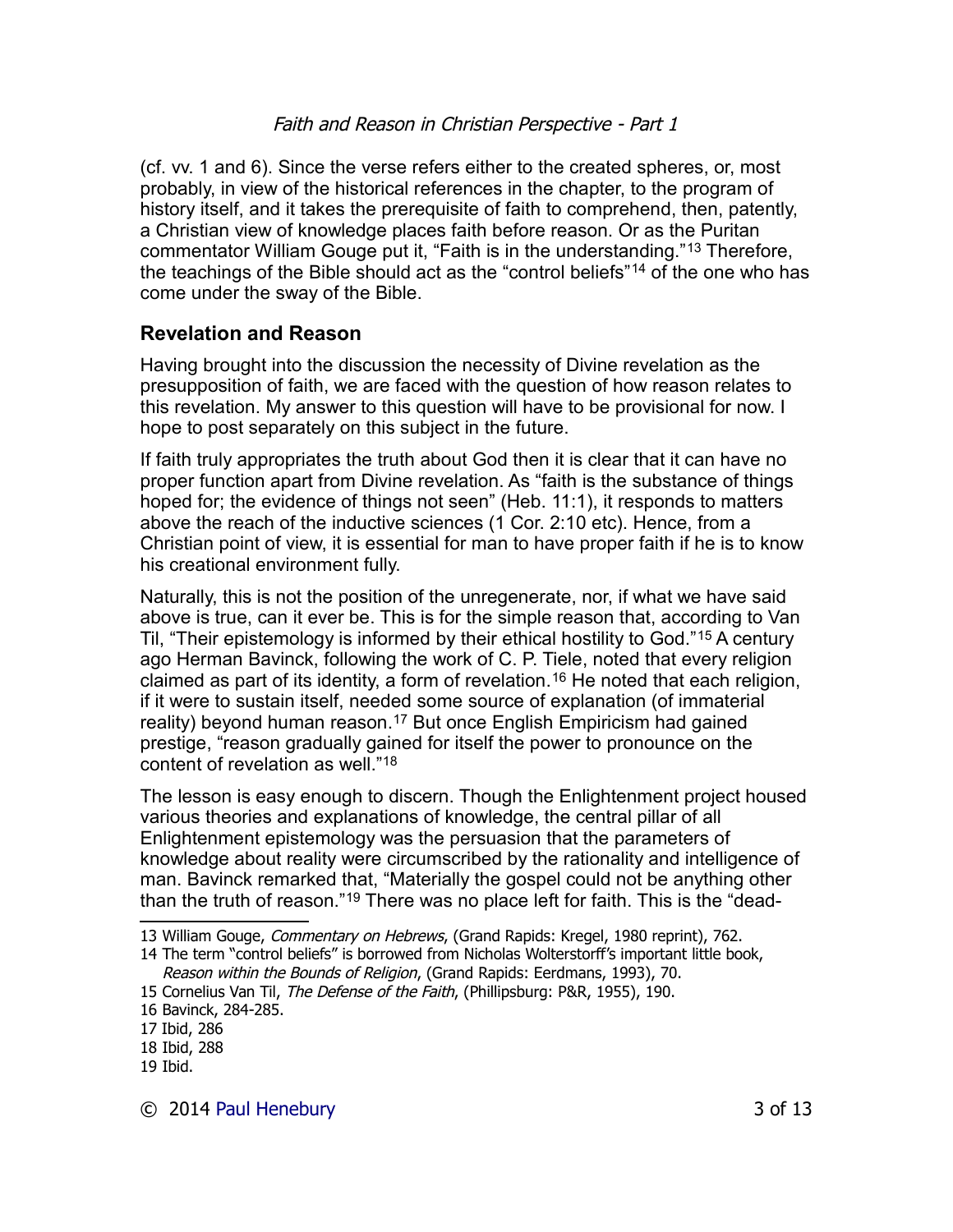end" down which most secular thought has come.

Even though both Rationalism and Empiricism as philosophical movements have been held up to withering scrutiny, they still enjoy a healthy adherence, particularly the latter, with its support of "the scientific method." As for Kant's attempt at fusing these two schools of thought together in his *Critique of Pure Reason,* we should remind ourselves that he only "saved science" from the potential ravages of Hume's skepticism by subjectivizing it, while at the same time "saving" religion and ethics by making them impenetrable to pure reason. But as the historian Will Durant asked,

What had the [Critique] really done? It had destroyed the naïve world of science, and limited it, if not in degree, certainly in scope, – and to a world confessedly of mere surface and appearance, beyond which it could issue only in farcical 'antinomies'; so science was 'saved'! The most eloquent and incisive portions of the book had argued that the objects of faith – a free and immortal soul, a benevolent creator – could never be proved by reason; so religion was 'saved'! No wonder the priests of Germany protested madly against this salvation, and revenged themselves by calling their dogs Immanuel Kant.<sup>[20](#page-3-0)</sup>

Today non-Christian thought, though it more and more disavows the bombastic over-confidence of the Enlightenment, is just as aimlessly lost without a center as it has always been. Futility is the inevitable outcome of all non-revelational, or, better, anti-revelational thought (Rom. 1:21-22).

## **The Myth of Epistemological Neutrality**

What I have said above shows that there is no place of neutrality, no universal 'buffer-zone' where all people, no matter their control beliefs, can come together to assess the facts without bias. This is emphatically the case between the Christian believer and the unbeliever in Christianity, whatever else he may believe<sup>[21](#page-3-1)</sup>

This is not to say for a second that there is nothing the believer and the unbeliever have in common. What we are saying is that when a Bible-believer and, say, a Muslim, or an atheist look at a fact, they may well agree on what the fact is (e.g. the midday sun), but they will not agree on the meaning of the fact. The Muslim will believe that the sun is there because Allah, his wholly transcendent and ineffable god, has determined it to be there. The atheist believes that the sun is there due to a series of momentous blind chain reactions

<span id="page-3-0"></span><sup>20</sup> Will Durant, The Story of Philosophy, (New York: Pocket Library, 1954), 275.

<span id="page-3-1"></span><sup>21</sup> Cornelius Van Til, A Christian Theory of Knowledge, (Phillipsburg, NJ: Presbyterian and Reformed, 1969), 225f.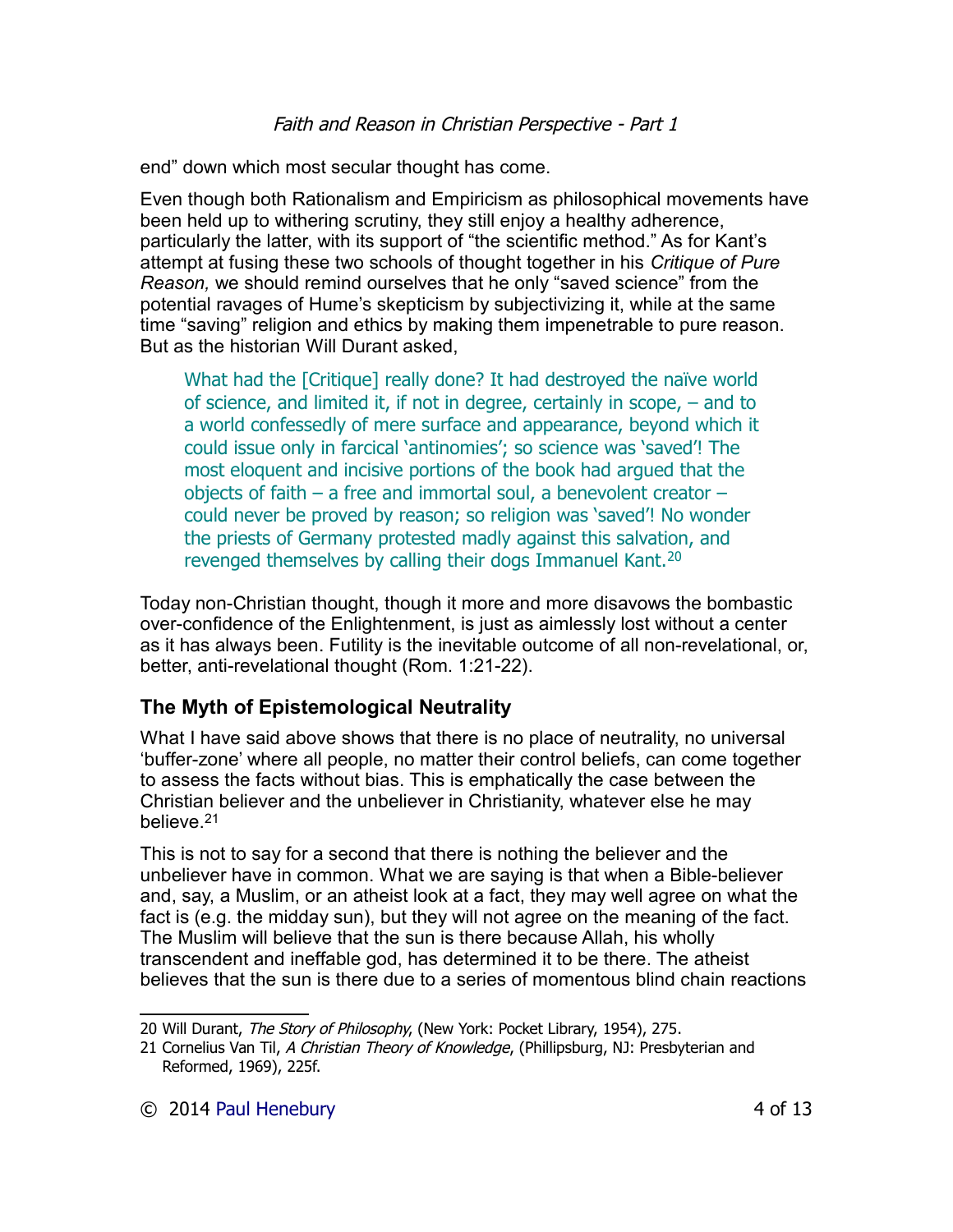dating back to a singularity some 15 billion years ago. The Christian-theist, on the other hand, sees as part of the creation and ongoing immanent providence of the transcendent<sup>[22](#page-4-0)</sup> Triune God of the Bible, the redeeming God of grace.

One need only give a little thought to the issue of neutrality if he is a Christian. For *as a Christian* he sees the world. He is certainly not neutral. He is for Christ and the Bible (Matt. 12:30)! As Jochen Douma accurately puts it, "Choosing the LORD always means making a choice that excludes every other possibility."<sup>[23](#page-4-1)</sup> And what is true of the Christian holds true for the non-Christian, for the Bible declares that he is far from being neutral either (Eph. 2:1-3). "Theologically, the point can be expressed this way: when people forsake the true God, they come under bondage to idols. When they reject the true standard, they adopt a false one."[24](#page-4-2) This, at least, ought to be understood, but here is where the howls of protest are heard – howls emanating from conservative Christian scholarship no less.

# **A Case Study: Harold Netland and the Demand for Neutrality**

As we further consider whether reason should be categorized separately to faith as properly functioning independent of it, I cite the example of an article by Harold Netland entitled, "Apologetics, Worldviews, and the Problem of Neutral Criteria."[25](#page-4-3) In Netland's 1991 article we see an able but, I believe, misguided critique of presuppositionalist John M. Frame's epistemology as set forth in his book *The Doctrine of the Knowledge of God*. The overall burden of Netland's complaint is clear, there must be some mutually shared neutral criteria that all people, whether Theist, Atheist, Hindu, Buddhist, Humanist, or whatever, can use to judge each other's positions.[26](#page-4-4) It is the possibility of this neutral ground that Frame, in common with other biblical presuppositionalists (including the present writer) denies.

The first stratagem of Netland is to label Frame's position "theological fideism,"

<span id="page-4-0"></span><sup>22</sup> Notice that I have deliberately linked the immanence of God with His transcendent nature. This is done in contrast to the "transcendence" of Allah, which as formulated, makes that god utterly incomprehensible, and so vulnerable to the skeptic's charge of being unknowable. A totally incomprehensible deity is one we cannot speak about. If we cannot say anything about him we may as well not think about him at all! A correct doctrine of God's transcendence will include His immanence, and thus God's incomprehensibility is not total. For more on this subject see John M. Frame's essay, "God and Biblical Language: Transcendence and Immanence," in John Warwick Montgomery, ed., God's Inerrant Word, (Minneapolis: Bethany Fellowship Inc., 1974).

<span id="page-4-1"></span><sup>23</sup> Jochen Douma, The Ten Commandments, (Phillipsburg, NJ: P&R, 1996), 18.

<span id="page-4-2"></span><sup>24</sup> Frame, The Doctrine of the Knowledge of God, 126.

<span id="page-4-3"></span><sup>25</sup> Harold A. Netland, "Apologetics, Worldview, and the Problem of Neutral Criteria," – Trinity Journal, 12:1 (Spring 1991), 39-58.

<span id="page-4-4"></span><sup>26</sup> Netland, 52 and 54.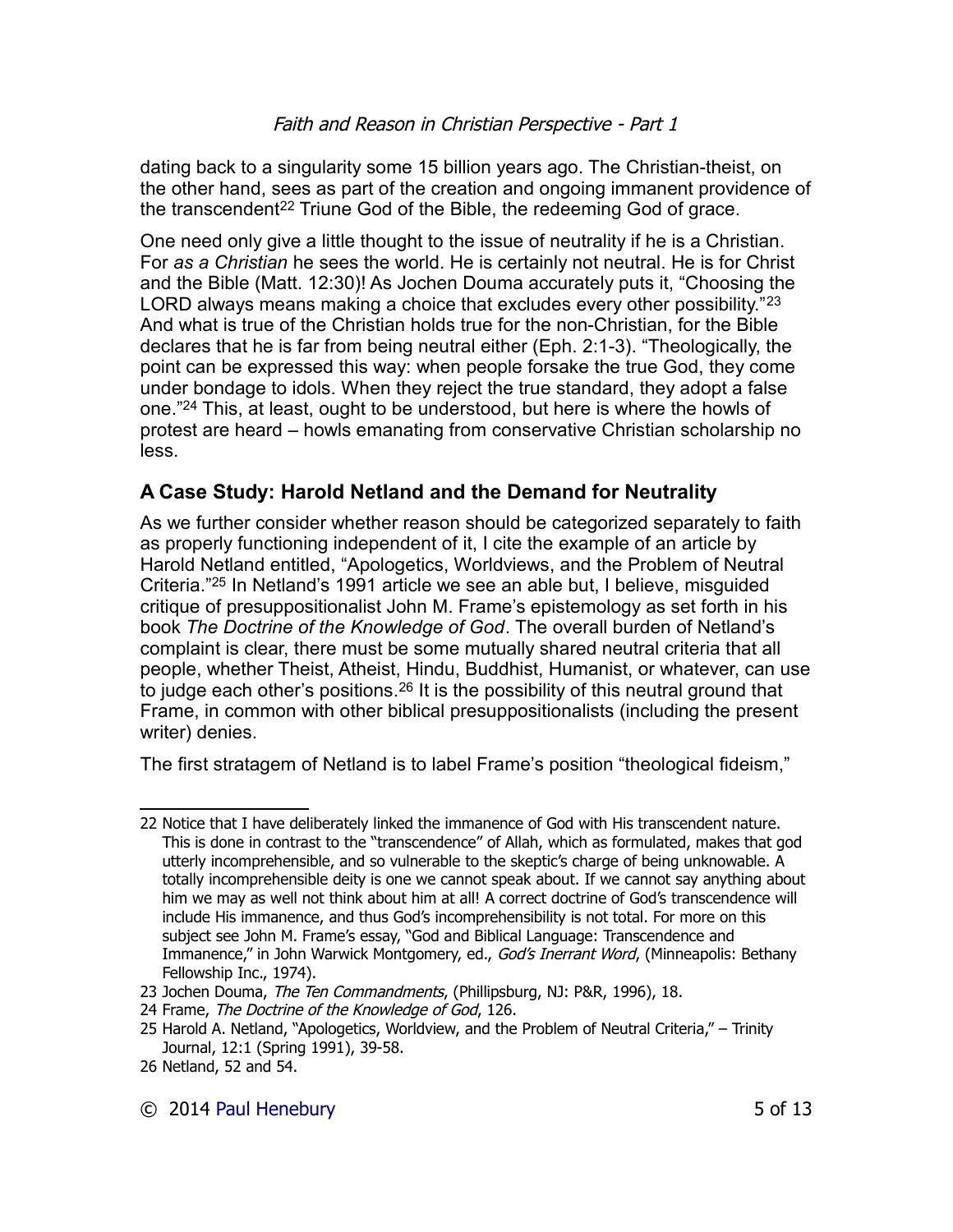which quickly becomes "fideism" as the article proceeds.<sup>[27](#page-5-0)</sup> Having done this he presents his position as the one that will use reason instead of eschewing it.<sup>[28](#page-5-1)</sup> The main question he wants answered is this: "Given our religiously pluralistic world an obvious question arises…'Why should one accept the Christian presupposition instead of the Hindu or Buddhist presuppositions?'"[29](#page-5-2) Behind this question is his assumption that Frame is claiming that, "ultimate presuppositions (commitments)…can be accepted or rejected at will."[30](#page-5-3)

It should not take a hard-core Van Tilian to point out that this is exactly the opposite of what theologians like Frame are saying. For example, Van Til himself stated, "We cannot choose epistemologies as we choose hats."[31](#page-5-4) Netland makes a further mistake by equating Frame's version of a "presupposition" with a properly basic belief.[32](#page-5-5) He objects that, "Epistemically basic beliefs cannot be presuppositions for they are (logically) necessary for there to be any presuppositions in the first place!"[33](#page-5-6) Unfortunately, Netland has not understood what Frame means by a "presupposition," which Frame defines as ones "ultimate commitment."[34](#page-5-7) Netland interprets "ultimate" to mean "prior," as if it were the very first condition of mans thinking. But this is not Frame's contention at all. To quote a very plain statement from another of Frame's works: "Nor should we emphasize the *pre-* in *presupposition* to suggest that a presupposition must be held at some point in time prior to all our other knowledge. The *pre-* in *presupposition* refers to the "pre-eminence" of the presupposition with respect to our other beliefs."[35](#page-5-8)

This makes Netland think that in Frame's analysis of epistemology,

"Fundamental epistemological problems are reinterpreted and dismissed as being largely spiritual in nature.<sup>"[36](#page-5-9)</sup> He identifies three fields; logic, semantics, and hermeneutics, and asks whether these must be assumed before we even read the Bible – the great ultimate commitment of the presuppositionalist.<sup>[37](#page-5-10)</sup> It is clear

- <span id="page-5-5"></span>32 A belief is "properly basic" when it needs no supporting or affirming argument on its behalf.
- <span id="page-5-6"></span>33 Netland, 51, emphasis added. As an example of what he means he says, "one cannot presuppose anything – whether it be God or some other object of ultimate commitment – without appealing to (among other things) the principle of non-contradiction," – Ibid.
- <span id="page-5-7"></span>34 It should be noted that at crucial points in his argument Netland fails to give any citations from Frame's book, preferring, as it appears, to give his own interpretation of what Frame must mean.
- <span id="page-5-8"></span>35 John M. Frame, Cornelius Van Til: An Analysis of His Thought, (Phillipsburg: P & R Publishing, 1995), 137-138.

© 2014 [Paul Henebury](http://www.spiritandtruth.org/id/ph.htm) 6 of 13

<span id="page-5-0"></span><sup>27</sup> Ibid, 44.

<span id="page-5-1"></span><sup>28</sup> Ibid.

<span id="page-5-2"></span><sup>29</sup> Ibid, 47

<span id="page-5-3"></span><sup>30</sup> Ibid, 50

<span id="page-5-4"></span><sup>31</sup> Cornelius Van Til, A Survey of Christian Epistemology, (Philadelphia: Presbyterian & Reformed, 1969), xiv.

<span id="page-5-9"></span><sup>36</sup> Netland, 53.

<span id="page-5-10"></span><sup>37</sup> Ibid, 54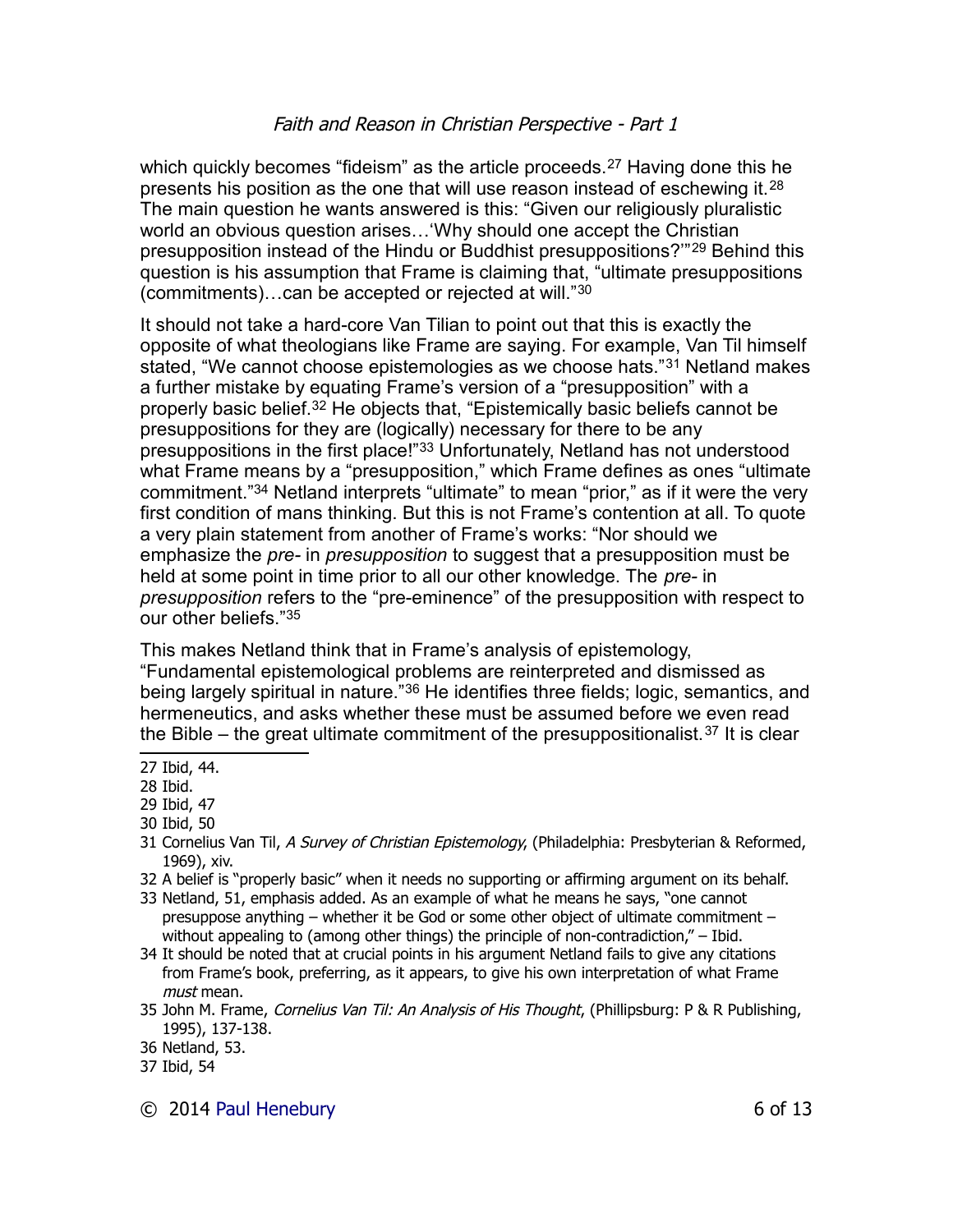to Netland that, for example, the law of non-contradiction needs to be appealed to "as a neutral criterion" in order to start the Christian ball rolling.<sup>[38](#page-6-0)</sup> Faith enters too early in to Presuppositional epistemology he thinks.

On this level playing field both believer and non-believer can employ the law of contradiction neutrally as they read the Bible, or each other, or when they argue with each other. We feel like inquiring whether Netland has read Romans 8 recently, for there Paul divides mankind into "spiritually minded" and "carnally minded." If "the carnal mind is enmity toward God" (Rom.8:7), it would seem to us that to follow it, and to allow it to operate uninterruptedly without calling attention to its *misuse*, would be a failure to obey Romans 12:2 and thus would be to sin (Rom. 14:23). When Christ saved us He gave us new eyes. Now we acknowledge that the laws of thought and grammar come from God and they must be used as God would have us use them. This is what the unbeliever will not do. In fact, he will use these laws to construct arguments against God! He will use them to convince himself that his false picture of the world is in fact true, and that the Christian picture is a forgery. What the unbeliever needs is faith to reason as he ought to reason. Faith directs reason as it needs to be directed – in dependence upon the Creator of mans mind. Reason isn't neutral. It was never intended to be.

In the biblical worldview epistemological problems are largely spiritual and ethical in nature: if we were not spiritually separated from the mind and life of God we would automatically think all of our thoughts in reference to the One who gives them meaning. Netland, and those Christians who follow him, fails to see that the laws of logic and grammar, etc.,  $39$  which he wishes to use "neutrally" when speaking to an unbeliever, are reflections of the mind of the Creator and so are themselves revelatory. In order for Netland to employ these laws neutrally he will first have to disengage them from their Source.<sup>[40](#page-6-2)</sup> He writes, for example,

If indeed there are no neutral principles or criteria for assessment[41](#page-6-3), and if all criteria are internal to a given worldview…the argument appeals to factors, principles, or criteria which…cannot be used legitimately to make judgments about competing worldviews. Epistemologically it makes no difference whether

<span id="page-6-3"></span>41 Notice how Netland equates the two.

<span id="page-6-0"></span><sup>38</sup> "Can we not appeal to the principle of non-contradiction, for example, as at least one neutral criterion?" – 54.

<span id="page-6-1"></span><sup>39</sup> Ibid.

<span id="page-6-2"></span><sup>40</sup> This would be like a person removing the hands from his wristwatch and then expecting them to tell him the time. One can not justify the laws of thought, nor their use, if they are disconnected from the God who put them within us in the first place. Outside of our being created in God's image (which at least includes the gift of reason) there is no adequate explanation of why man reasons and how he can comprehend the world about him. In a sense this is philosophically equivalent to Michael Behe's "specified complexity" wherein certain phenomena in molecular biology attain meaning and purpose only when they are viewed as components of integrated systems.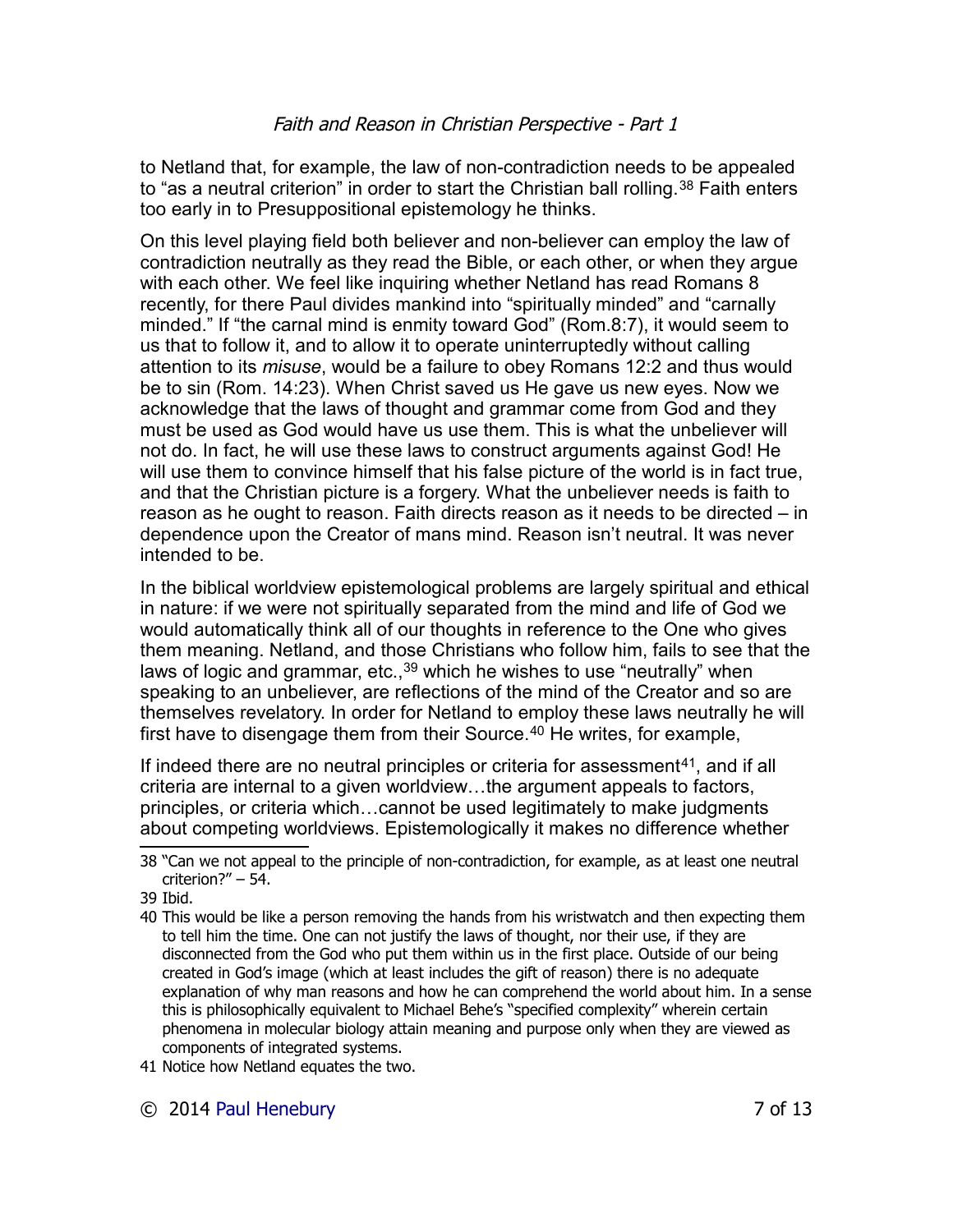the worldview in question is Christian theism or Advanta Vedanta Hinduism.<sup>[42](#page-7-0)</sup>

His claim is that absence of neutral criteria makes it impossible to make universal truth-statements.[43](#page-7-1) But if he claims that he has not only denied the Word of the God he is trying to prove, he has given up any justification for using these laws in the first place.

Naturally, the old objection about circularity comes to the fore. But again Netland fails to notice that there is an inevitable circularity involved in all ultimate commitments, since without such assertions one could hardly count them as ultimate. It has been pointed out before that a rationalist, for example, will not argue for his epistemology by calling attention to empirical data. Likewise, no evolutionary naturalist is ever going to argue from or to a supernaturalist standpoint. To do so would be to destroy ones own opinions with a selfcontradiction. Frame has stated that circularity must be an integral part of a self-contained evaluative system.<sup>[44](#page-7-2)</sup> Furthermore, he is joined in this assertion by those who one would never associate with presuppositionalism,[45](#page-7-3) and by Carl Henry, who declares, "Consciously or unconsciously, belief systems rest on fundamental assumptions which decisively and comprehensively interpret all reality and life."[46](#page-7-4) And Van Til adds that it is improper to define such reasoning as circular when one considers the fact that God is on an altogether higher level of reality (though He is also immanent) as Lord of what He has made. Thus, Van Til explains, "We are presupposing *God*, not merely another fact of the universe. If God is to come into contact with us it is natural that the initiative must be with him. And this will also apply to the very question about the relation of God to  $\mu$ s." $47$ 

What we have tried to bring out in this article is that the Christian *must* place faith before reason if reason is to operate correctly. Faith is necessary if we are to please God (Heb. 11:6). If we are neglecting revelation at any point, we are, at least in principle, saying that it is okay for the believer to operate independently of God in the world. That is tantamount to refusing to engage "the mind of Christ" which has been made available to us through the Author of Scripture (1 Cor. 2:16; cf. 3:23).

#### **Autonomy: Our Default Position in the Use of Reason**

Although we do not have a protracted narrative of all that went on between the

<span id="page-7-0"></span><sup>42</sup> Netland, 52.

<span id="page-7-1"></span><sup>43</sup> Ibid.

<span id="page-7-2"></span><sup>44</sup> Frame, 255.

<span id="page-7-3"></span><sup>45</sup> See, for example, D. Elton Trueblood's remarks on necessary circularity in his Philosophy of Religion, (New York: Harper Brothers, 1957), 53.

<span id="page-7-4"></span><sup>46</sup> Carl F. H. Henry, God, Revelation and Authority, 1.180.

<span id="page-7-5"></span><sup>47</sup> Cornelius Van Til, A Survey of Christian Epistemology, (Phillipsburg, NJ: P & R, 1970), 201.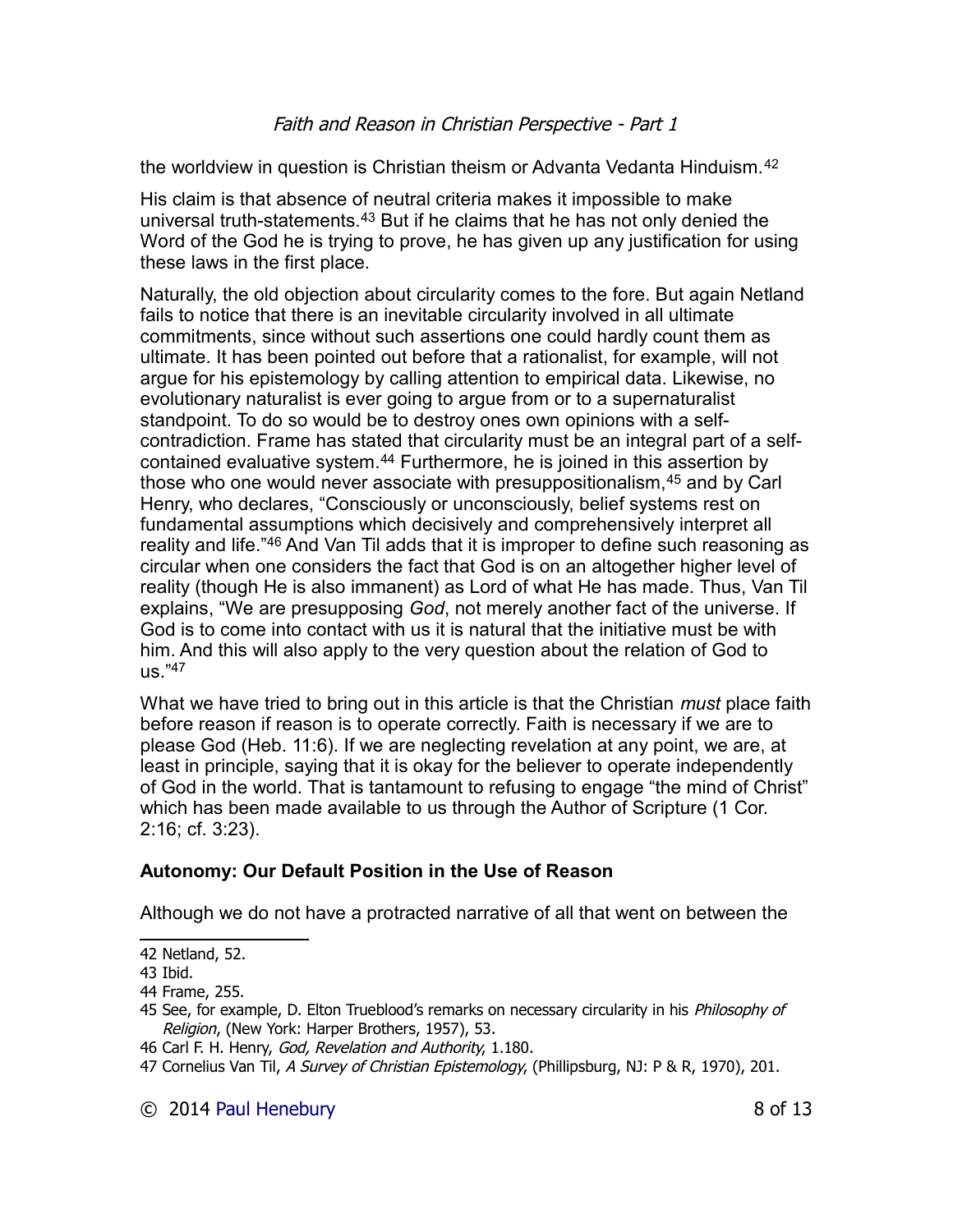serpent and Eve, we do have everything necessary for us to learn what God wants us to learn. The culmination of the devil's temptation of the woman was in the words, "your eyes will be opened, and you will be like God, knowing good and evil." (Gen. 3:5). Of course this was a lie. No one could know good and evil like God without being God. But the promise of "being like God" was what did it.

Ironically enough, Eve and her husband were already like God. They had been created in the image and likeness of God. Also, they were with God. The Lord fellowshipped with them in the Garden, and it is certain that these regular interactions would have expanded both the knowledge and the image of God in our first parents. What Adam and Eve most needed was not to be "like God" in the way Satan promised, but rather they needed to be *with* God. As it happened their disobedience left them less like God and deprived them of His close fellowship.

But what led up to it? We can begin to see the answer if we compare the two descriptions of the trees in Eden in chapter 2 and chapter 3. In chapter 2:9 we get an appraisal of the trees, via Moses, from God's point of view:

And out of the ground the LORD God made every tree grow that is pleasant to the sight and good for food. The tree of life was also in the midst of the garden, and the tree of the knowledge of good and evil.

Notice the twin description of the trees of the garden as being (1) "pleasant to the sight", and (2) "good for food".

Now take a look at the woman's appraisal of the tree of the knowledge of good and evil in Genesis 3:6:

So when the woman saw that the tree was good for food, that it was pleasant to the eyes, and a tree desirable to make one wise, she took of its fruit and ate. She also gave to her husband with her, and he ate.

I have again underlined the pertinent parts of the verse for comparison. Notice how Eve's independent analysis of the tree agreed with the Lord's appraisal in 2:9. After listening to the serpent Eve in effect stood back and sized up the tree, and she concurred with God that the tree was (1) "pleasant to the sight", and (2) "good for food", but she reasoned independently from God that the tree was (3) "desirable to make one wise."

The main point here is that there was a movement from dependence on God's Word and authority to independent evaluation, and hence reasoning. In the autonomy of her reasoning about the tree Eve put reason before revelation. It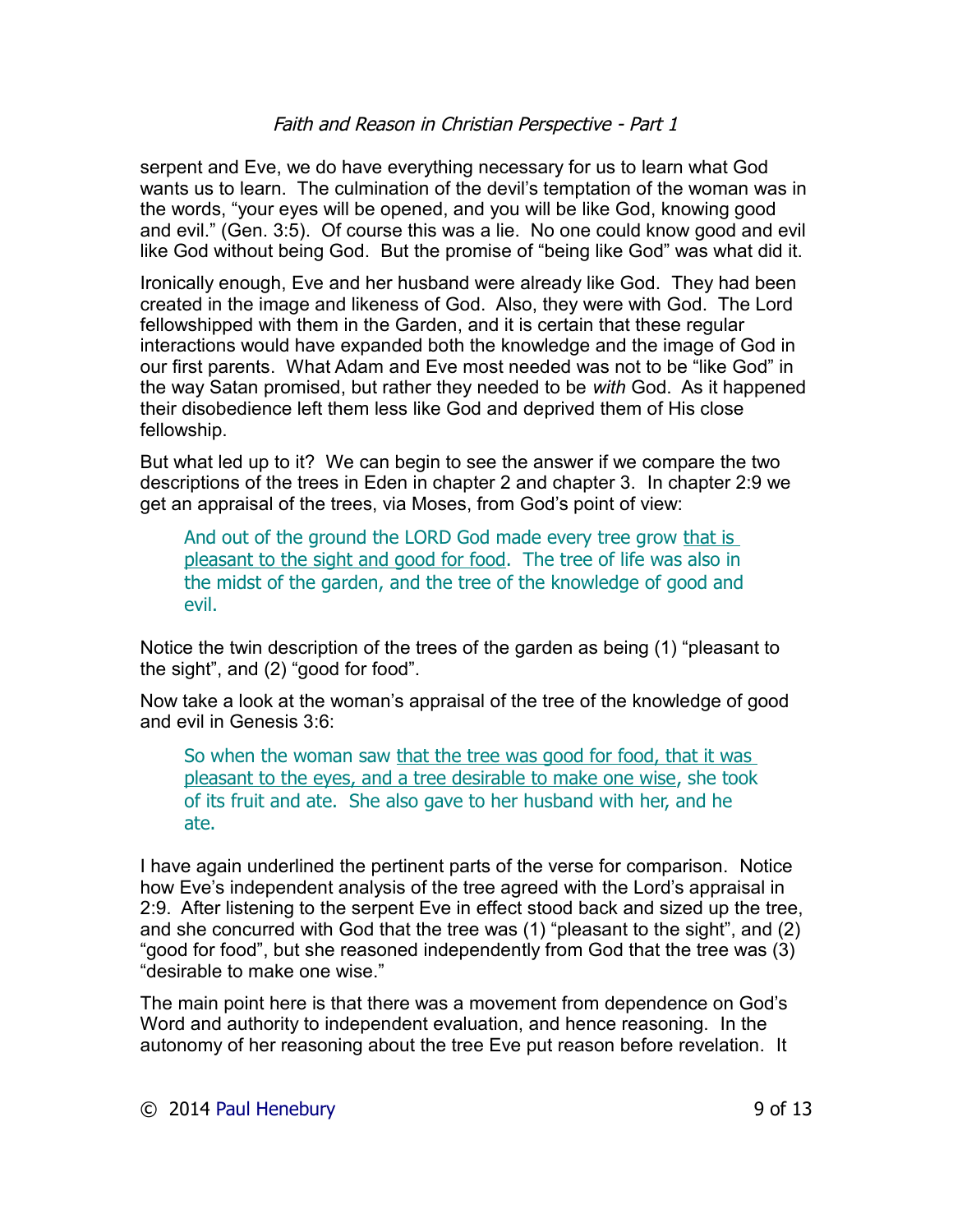didn't matter that she agreed with God (at least some of the time). What really mattered was that she arrived at her conclusions apart from Divine prescription.

Since the Fall we have functioned from a default position of independence from God and His Word. False religions sprang from false notions of God. from false notions of God come equally false notions about ourselves and our world. Hence, the triad God, Man and the World is crucial to a correct Christian Worldview. Get any one of these wrong and the other two will be affected. Even in militant atheism the triad remains; only now "God" is substituted for "no God".

Within biblical Christianity this default of human independence shows itself in our reasonings about the interpretation of texts, particularly those texts which might make us feel uncomfortable about any number of subjects. Among these subjects I might mention the age of the earth, evolution, the global flood, the covenants made with Israel, the beginning of the Church, the headship of the husband, women in the ministry, Christian counseling, and a whole lot more. It is not that everyone who uses the Bible to guide their reason will automatically come out at the same place. There are variables in things like competence and experience which may effect interpretation. But placing faith before reason will tend to hold off interrogative approaches to the text like, "Are you saying that….?" or "But what about….?" etc.

The great Methodist Bible commentator Adam Clarke (d. 1832) wrote:

"Prayer is the language of dependence; he who prays not is endeavoring to live independently of God; this was the first curse, and continues to be the great curse of mankind."

Christians are not immune from thinking independently of God. We do it when we think we can circumvent clear passages which we would rather say something other than what they say.

## **Jesus on Faith and Reason**

We can see this in two episodes in the life of our Lord.

In the first, Jesus warns the disciples to "Take heed and beware of the leaven of the Pharisees and Sadducees" (Matt. 16:6).

The narrative then says the disciples "reasoned among themselves, saying, 'It is because we have taken no bread."

This brought forth a rebuke from Jesus:

"O you of little faith, why do you reason among yourselves….do you not understand…How is it you do not understand that I did not speak to you concerning bread? – but to beware of the leaven of the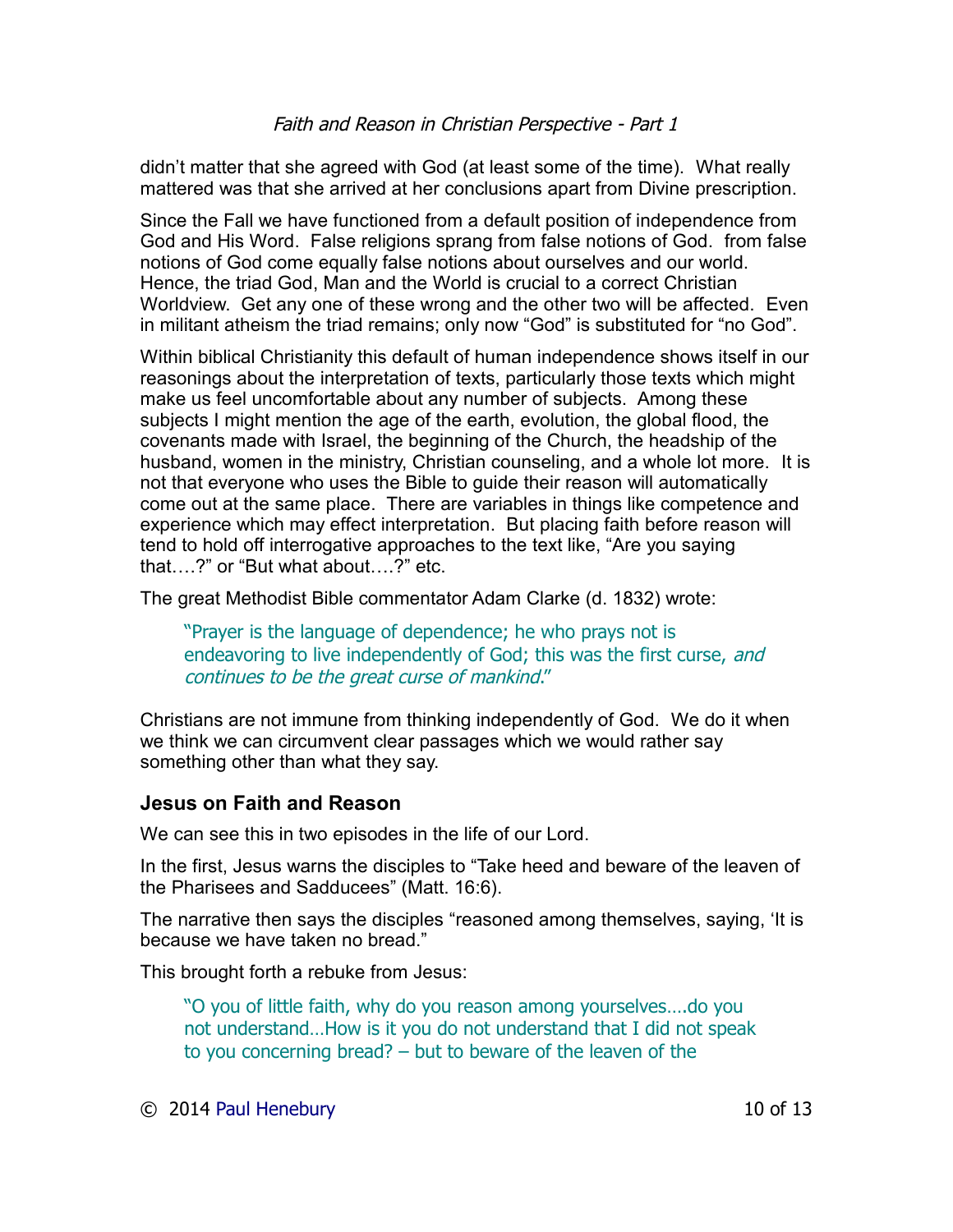Pharisees and Sadducees." (Matt. 16:8-11).

Then the narrative tells us that "they understood that He did not tell them to beware of the leaven of bread, but of the doctrine of the Pharisees and Sadducees."

clearly the reasoning of the disciples was faulty and brought forth a righteously indignant response from Jesus. They were reasoning this way because faith was not guiding their reason. Notice that Jesus does not explain His meaning to them in verse 11, but simply repeats the warning of verse 6. That was because there was sufficient information in what He said to them for them to gain the right understanding - *provided they let faith guide their reason*!

The other example is in Mark's Gospel. In Mark 4:35-41 we have the record of Jesus' stilling of the wind and the sea. It starts out with Jesus' statement of intent:

Let us cross over to the other side.

As the story moves forward these men, some of whom were seasoned sailors, began to panic and fear for their lives because of the squall which was pitching their boat up and down and throwing water in on the sides. In their fretting they petulantly rose the Lord with the words, "Teacher, do you not care that we are perishing?"

Then what do we read? The Lord rebuked the wind and the waves, and then He rebuked the disciples.

## Why are you so fearful? How is it that you have no faith?

You see, faith would have prevented them from reasoning to the conclusion that they were on the verge of capsizing. While the noisy and raucous storm had their attention they couldn't employ faith to guide their thinking. But Jesus was in the boat! Jesus had said they were going to the other side. It wasn't for them to reappraise His words because they could not see how they could be true given the present circumstances.

The same lesson can be gathered from Peter's turn on the water in Matthew 14:22-33. A very telling one is found at the close of John's Gospel where Jesus replies to Peter's question about John,

If I will that he remain till I come, what is that to you? You follow Me." (Jn. 21:22).

But look what happens next. Reason is taking the helm and they begin thinking independently: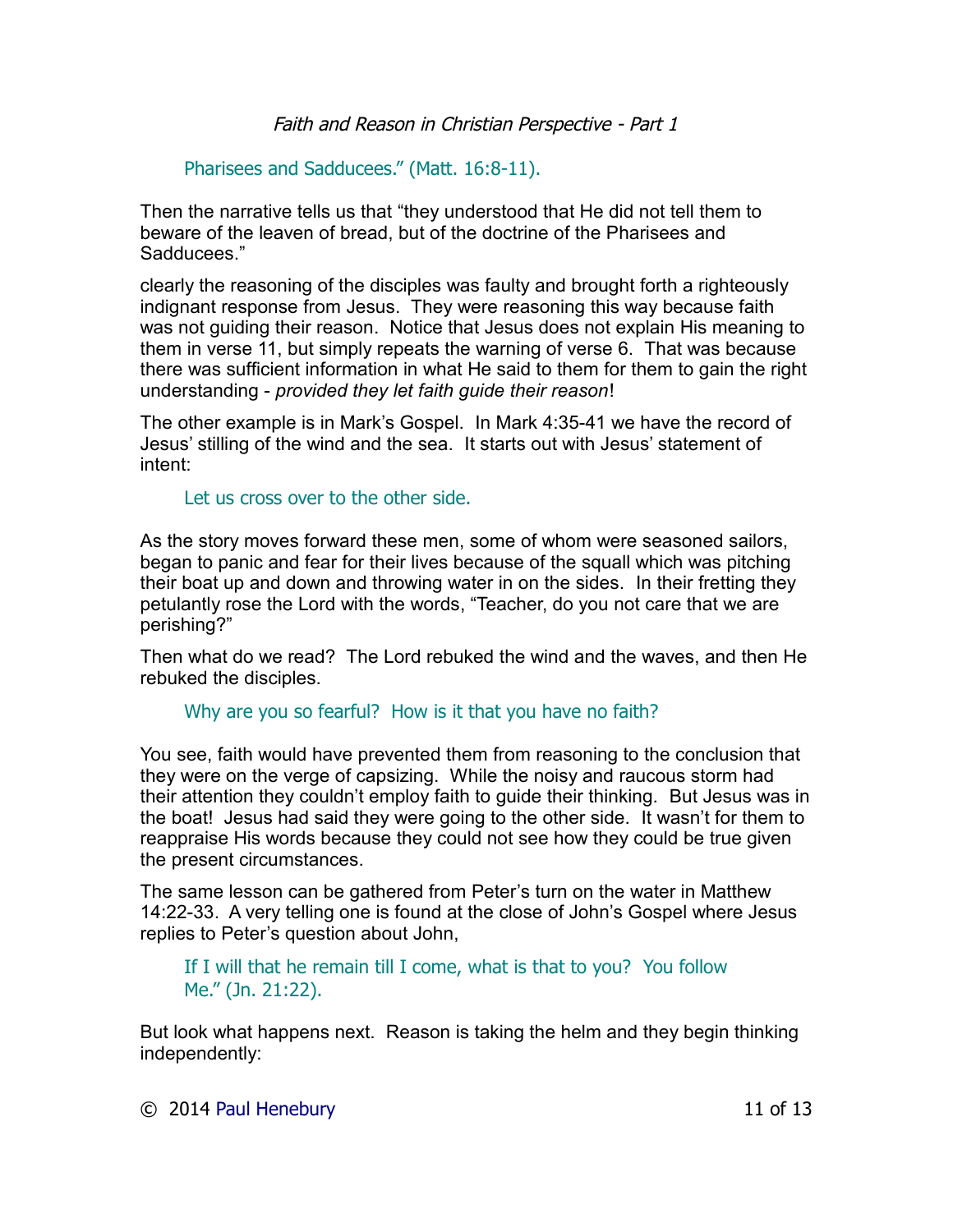Then this saying [which is completely misinterpreted] went out among the brethren that this disciple would not die. Yet Jesus did not say to him that he would not die, but... (Jn. 21:23).

And, of course, the words of Jesus are repeated exactly as He spoke them in verse 21. What is the lesson? Surely it is take heed of what God says and let faith quide the way you reason about it. (This is what the ['Rules of Affinity'](http://drreluctant.wordpress.com/2013/02/26/the-rules-of-affinity-simplified/) seek to help us do). The more divergence there is from what God actually says, the more opportunity there is for us to reason independently in our attempts to understand. And in such circumstances we are always at more risk of missing what God is saying.

## **A Shining Example of Right Reasoning**

There are many examples of men and women of God who get it right because they believe in order to understand. In Hebrews 11:17-19 Abraham provides perhaps the greatest example of faith going before reason in his willingness to sacrifice Isaac because that is what God told him to do. He did not reason like this:

"Oh, well, since Isaac is the promised one who I've waited so long for, God wouldn't really want me to kill him. after all, God isn't like those pagan deities which demand such sacrifices! Obviously this is meant as an allegory or a type or something like that…"

I might have reasoned that way under the circumstances, but Abraham's faith controlled his reason. and so Abraham,

conclud[ed] that God was able to raise him up, even from the dead…" (Heb. 11:19a).

He could not have come to that conclusion if his faith had not assured him that the only way out of the apparent contradiction was that God would just *have* to raise Isaac up again!

Faith connects us with our Creator and Father. It makes us dependent on Him and that pleases Him. Since we are urged to "bring every thought into captivity to Christ" (2 Cor. 10:5), employing "the mind of Christ"(1 Cor. 2:16), we are to renounce autonomy, and struggle in faith to cleave to God. as Solomon put it,

Trust in the LORD with all your heart, and lean not on your own understanding; in all your ways acknowledge Him, and He shall direct your paths. (Prov. 3:5-6).